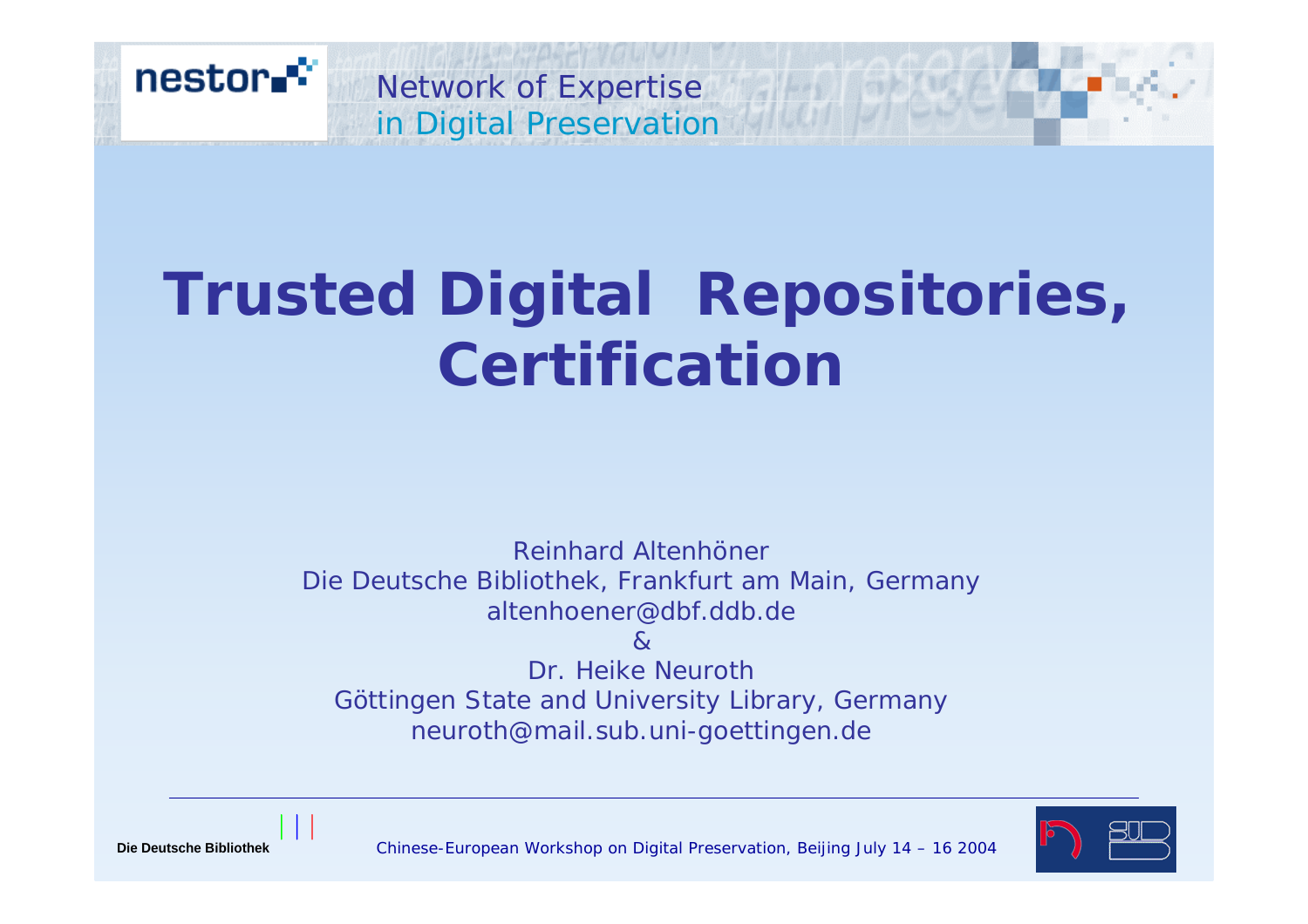



# Table of Contents

- **Introduction**
- **Concepts and requirements**
- **EXEC** Certification criteria
- **Summary**

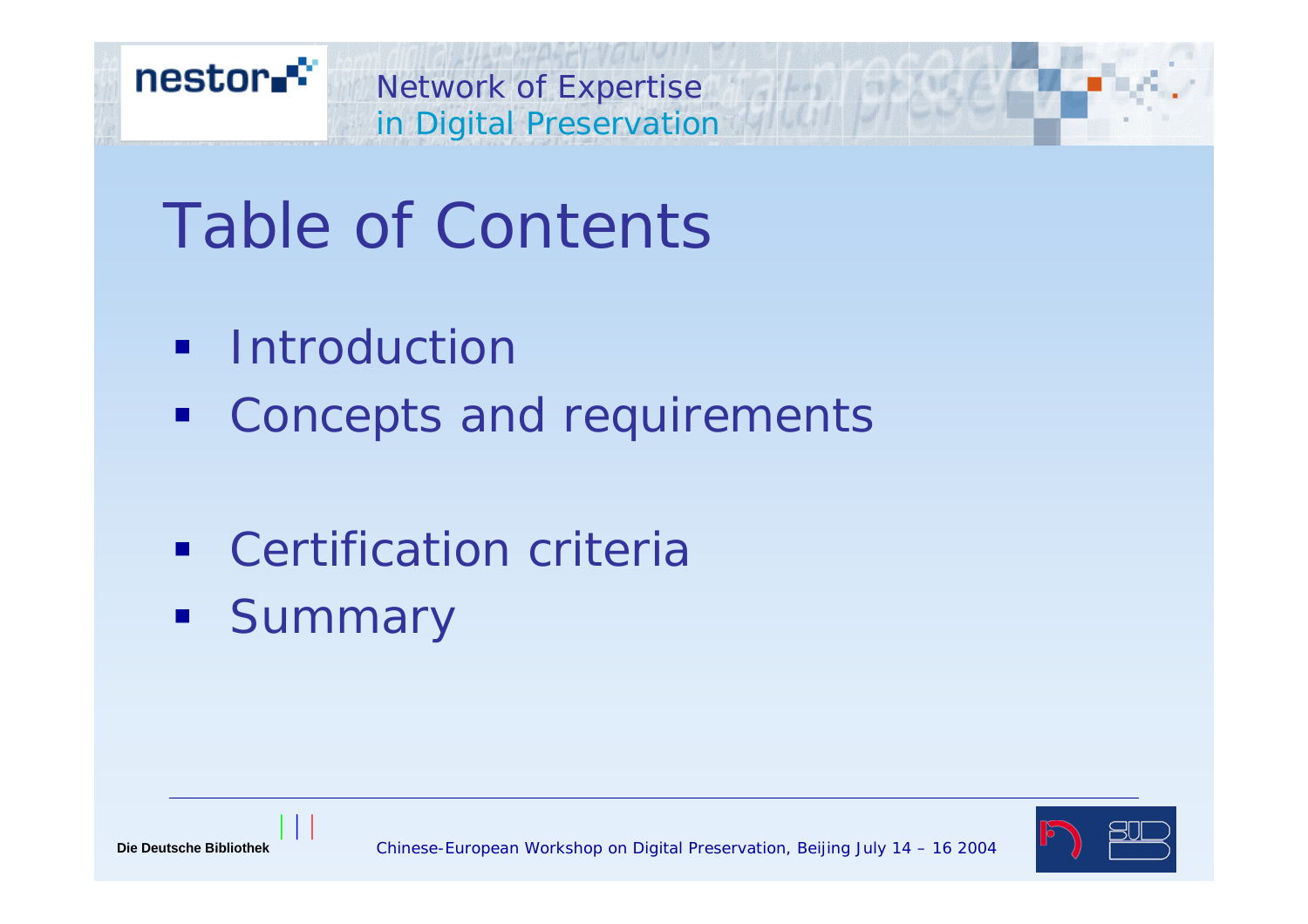## Definition: trusted digital repository

"A trusted repository is one whose mission is to provide reliable, long-term access to managed digital ressources to its designated community, now and in the future."

*"...*framework of attributes and responsibilities for trusted repositories..."

*(RLG-Group, May 2002)*



Chinese-European Workshop on Digital Preservation, Beijing July 14 – 16 2004

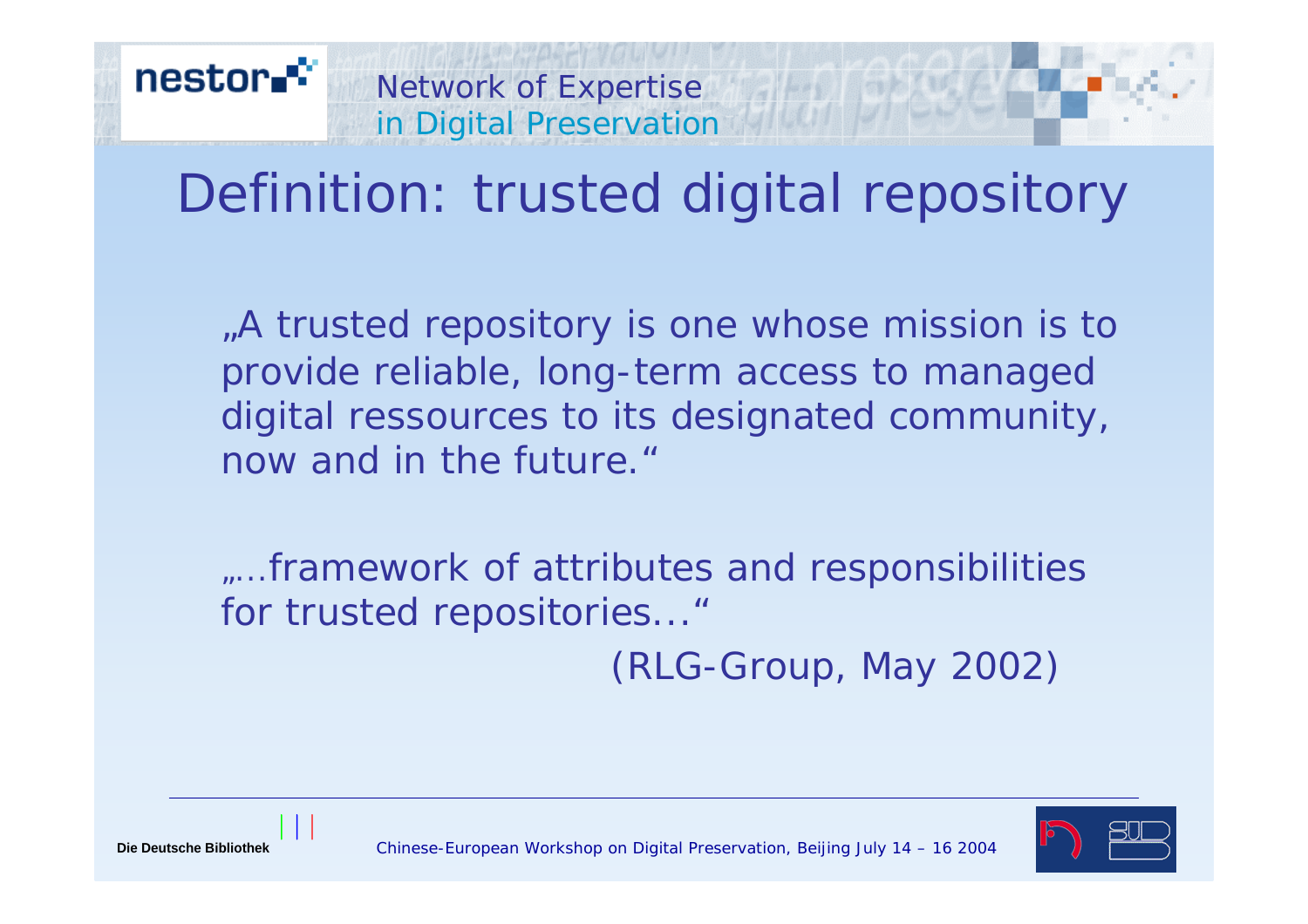

#### Requirements for deposit systems

**Trusted Digital Repositories:** 

**Attributes and Responsibilities** 

An RLG-OCLC Report

 $\mathbf{RLG}$ Mountain View, CA May 2002

#### **http://www.rlg.org/longterm/repositories.pdf**



4

Chinese-European Workshop on Digital Preservation, Beijing July 14 – 16 2004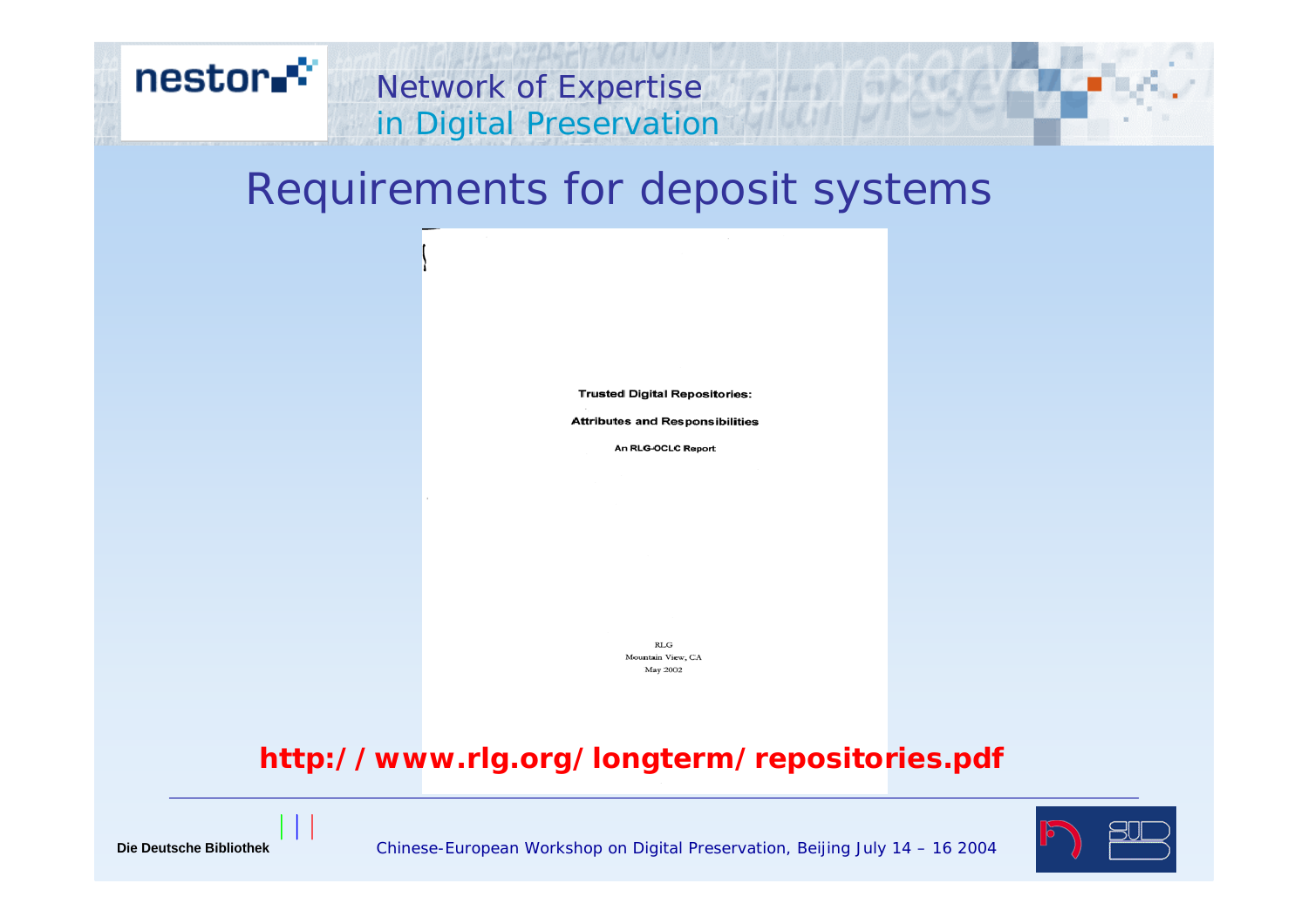

#### Establishing trust: mayor issues

- $\blacksquare$  How cultural institutions earn the trust of their designated communities?
- $\blacksquare$  How cultural institutions trust third-party providers?
- $\blacksquare$  How users trust the documents provided to them by a repository?

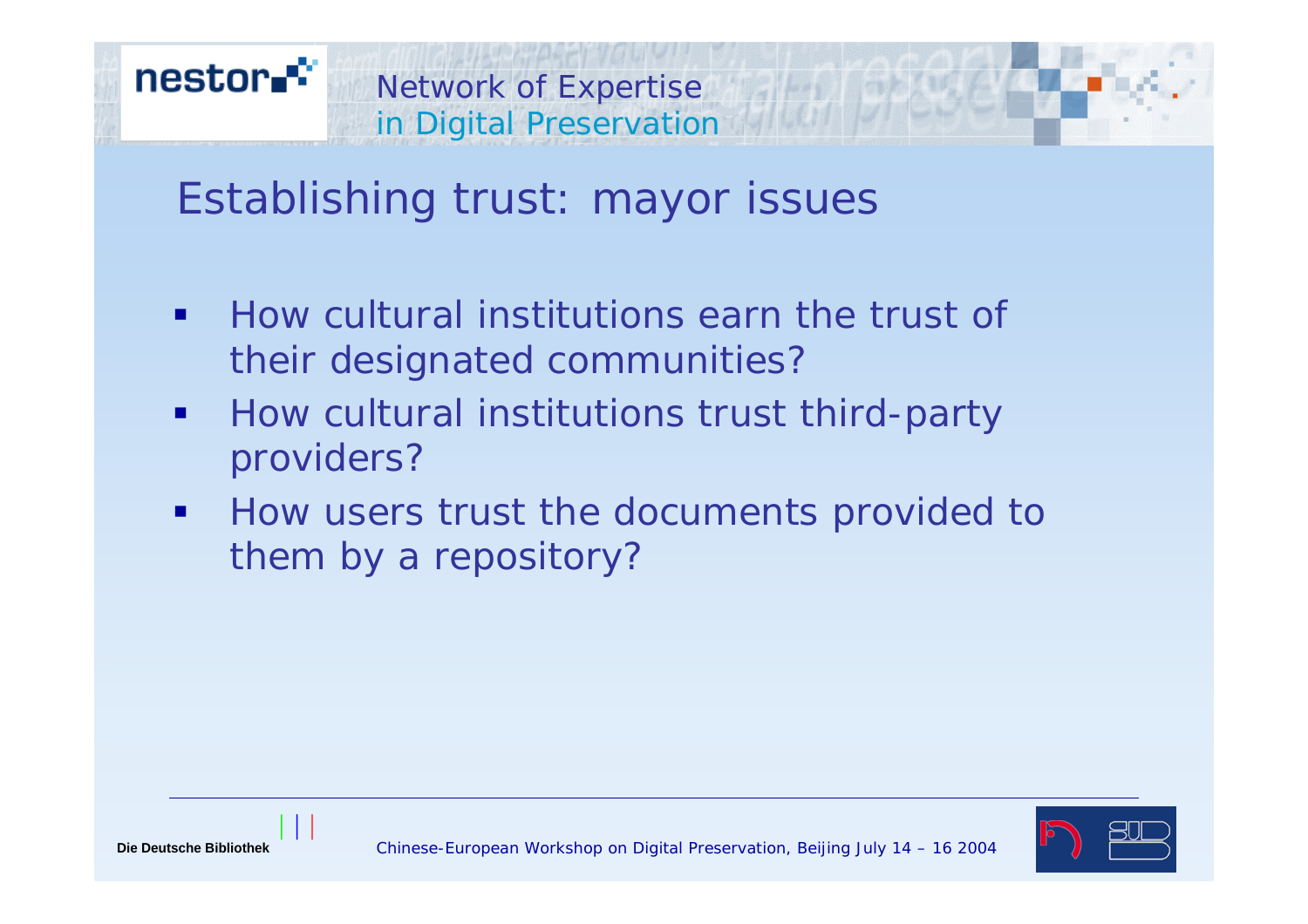

#### Attributes of a Trusted Digital Repository

- h. Compliance with the OAIS Model
- $\blacksquare$ Administrative responsibility
- $\blacksquare$ Organizational viability
- $\blacksquare$ Financial sustainability
- $\blacksquare$ Technological and procedural suitability
- $\overline{\phantom{a}}$ System security
- $\blacksquare$ Procedural accountability



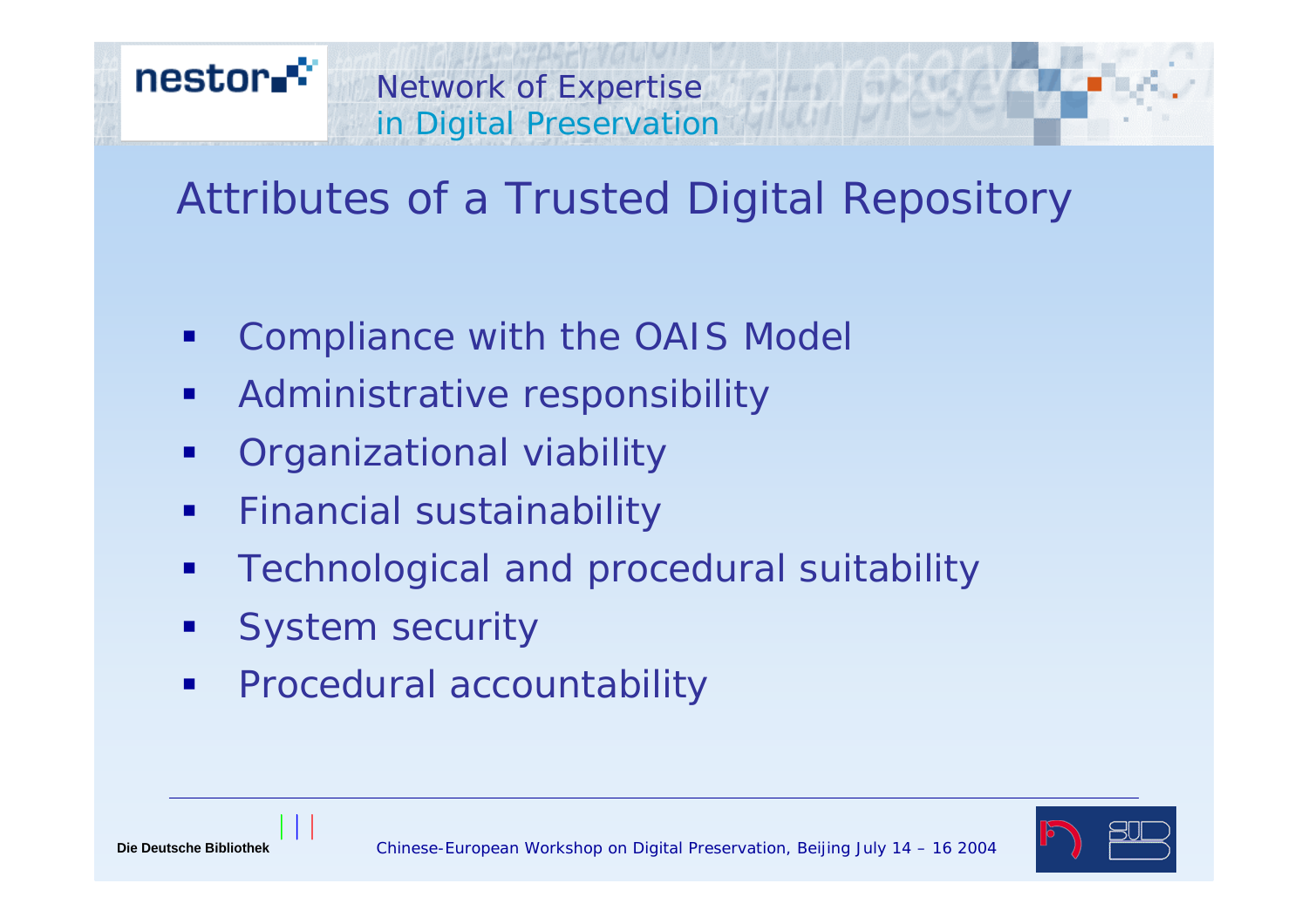

#### Responsibilities of a Trusted Digital Repository I

- $\blacksquare$  Aquisition
	- П Scope of collections
	- $\blacksquare$ Preservation and lifecycle management
	- $\blacksquare$ Range of stakeholders
	- $\blacksquare$ Ownership / legal issues
	- $\blacksquare$ Cost implications

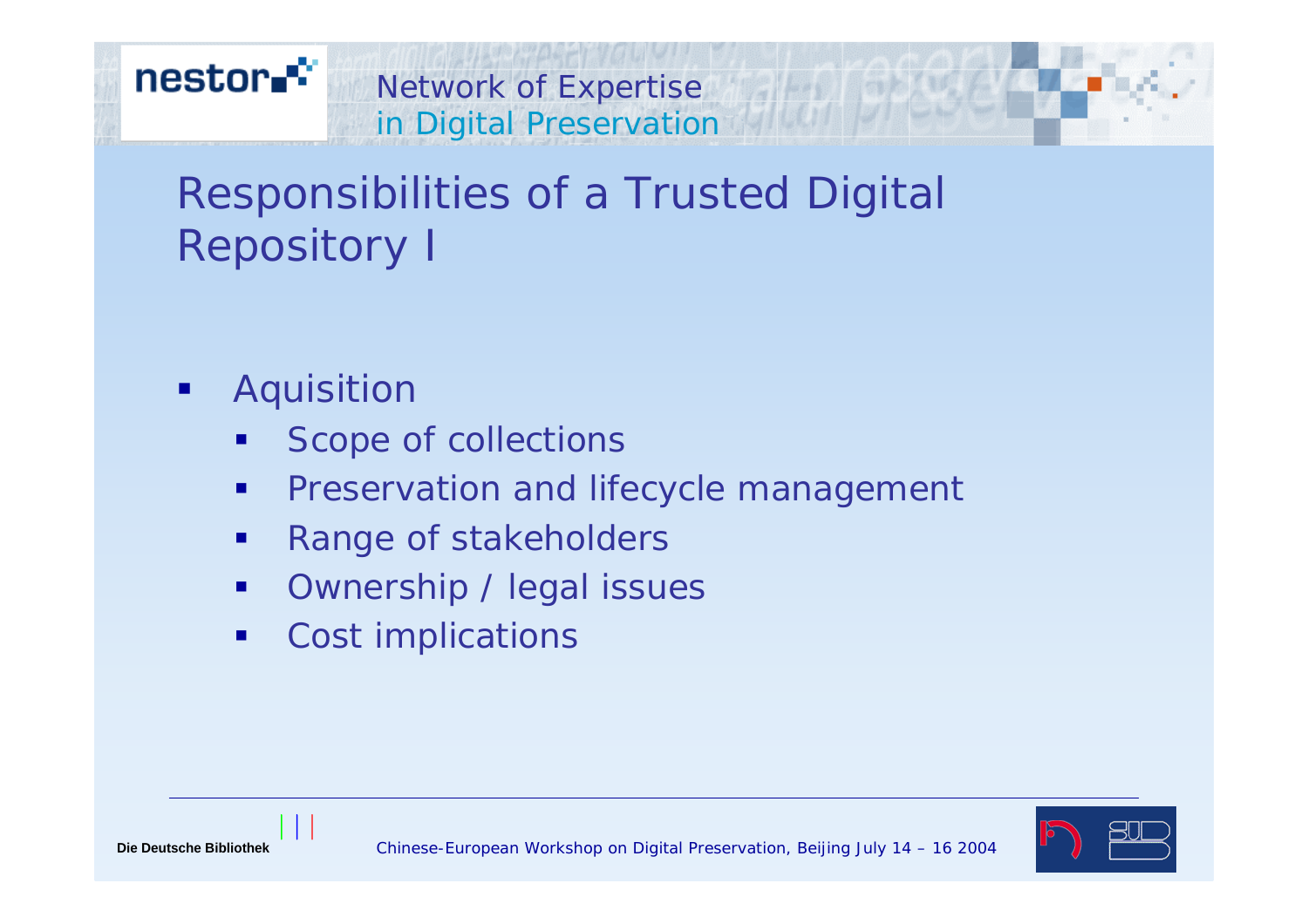

#### Responsibilities of a Trusted Digital Repository II

- $\blacksquare$  Operational responsibilities, e.g.
	- $\blacksquare$ appropriate information from content providers
	- $\blacksquare$ sufficient control of the information
	- $\blacksquare$ access methods
	- $\blacksquare$ authentication and integrity control
	- $\blacksquare$ support

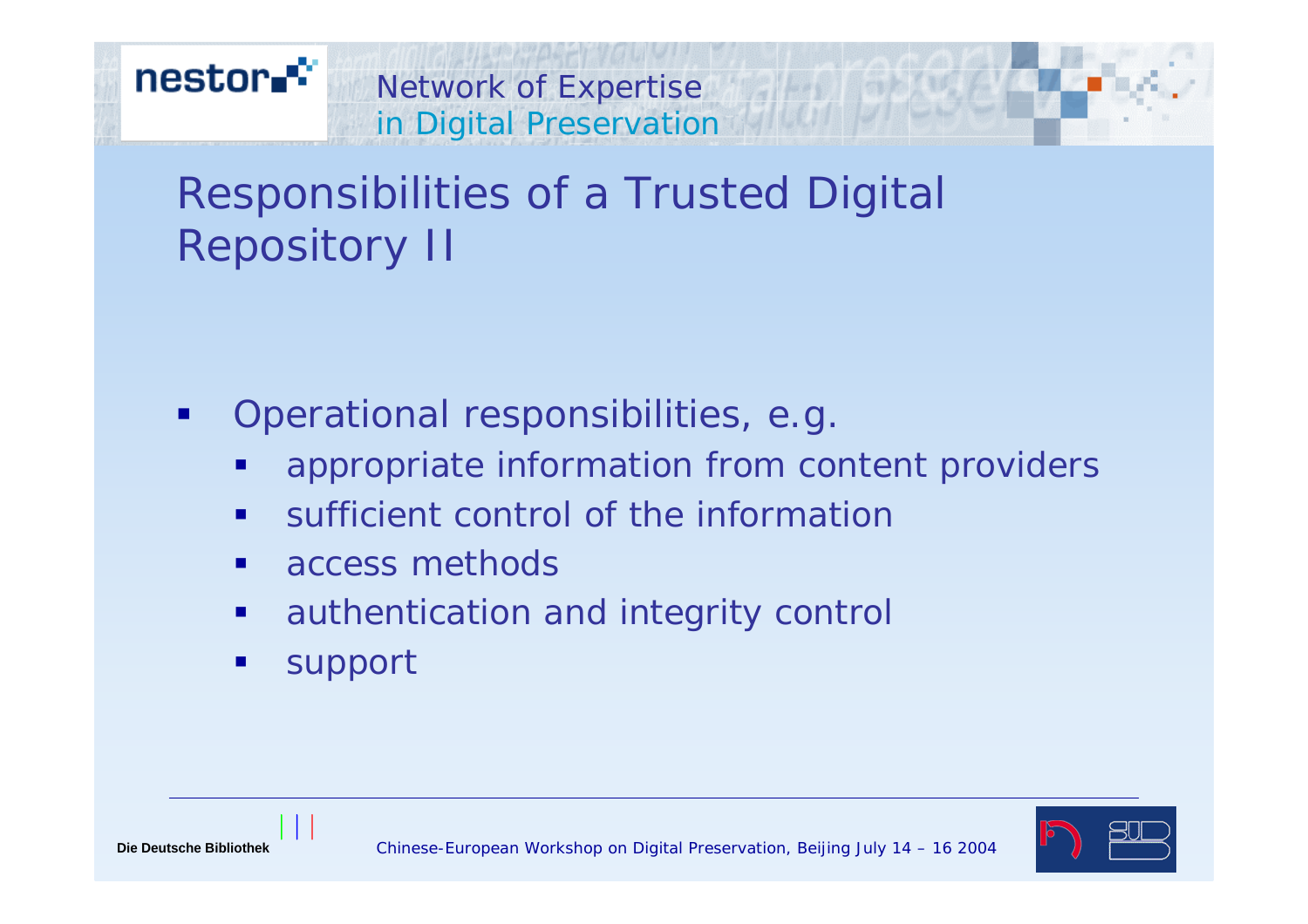

Recommendations I (general)

- $\blacksquare$  Creation of a network / union of trusteddigital repositories
- $\blacksquare$  Framework / process to support the certification of digital repositories
- $\mathbf{r}$  Models for cooperative repository networks and services

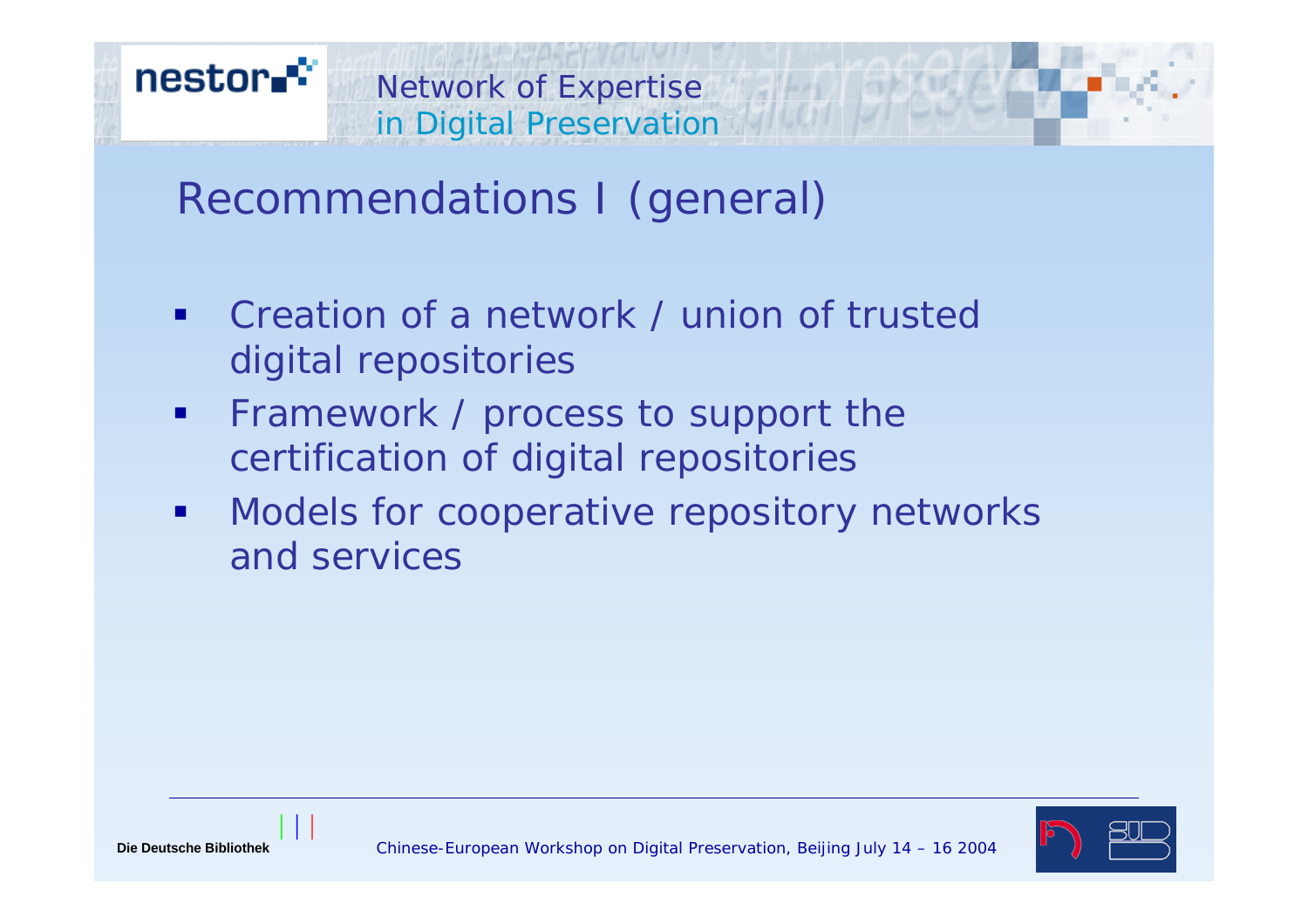Recommendations II (specific)

- п Tools to identify the attributes of digital materials that must be preserved
- **•** Persistent identification of digital objects (expressly long-term preservation)
- $\blacksquare$  Relationship between digital preservation and intellectual property rights
- $\blacksquare$  Technical strategies for continuing access to digital media
- $\blacksquare$  Minimal-level metadata set to manage digital information for the long term
- $\blacksquare$  Automatical generation / extraction of metadata

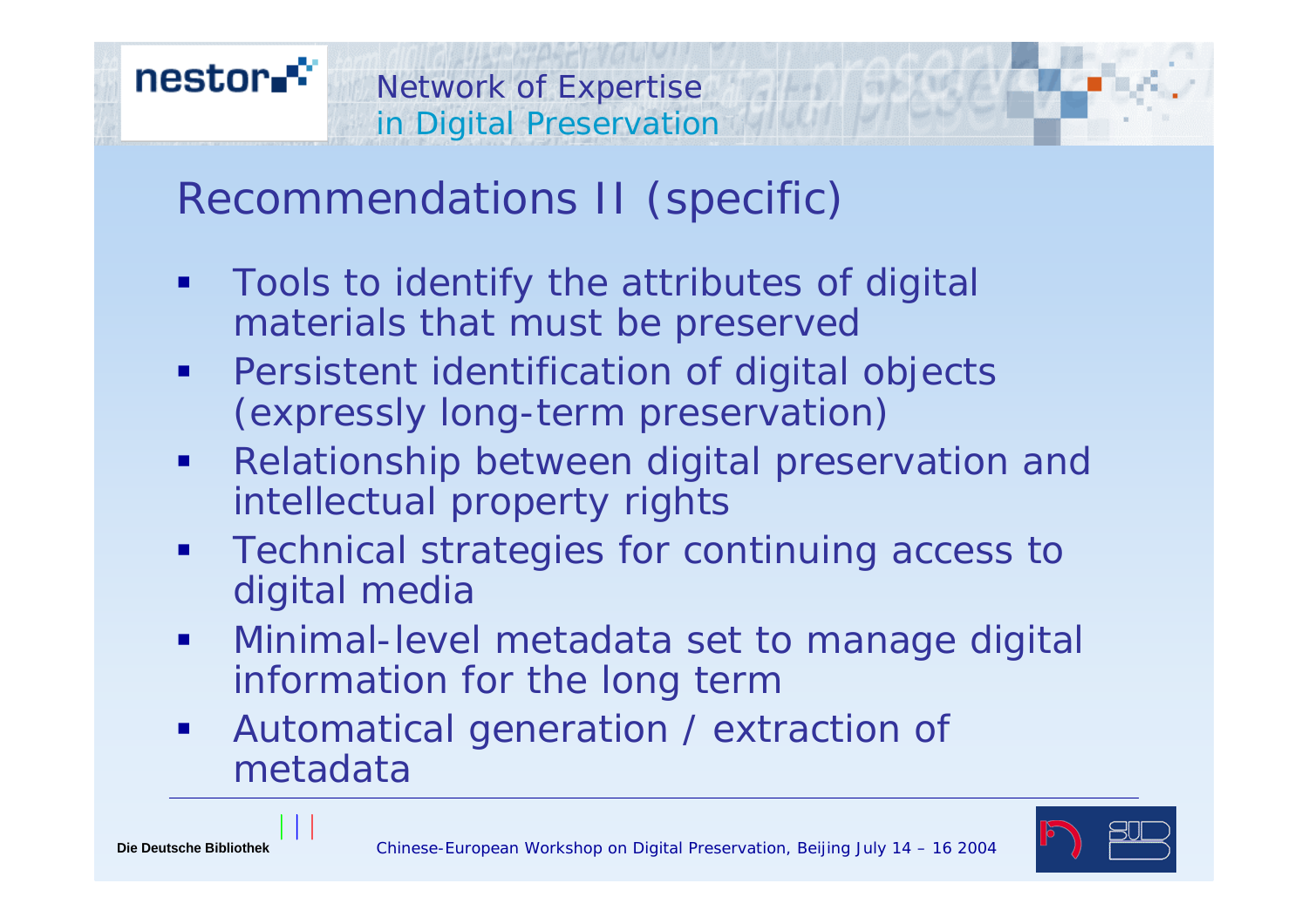

#### **DINI – Certificate**

As an Example for Certification of Institutional Repositories in Germany, Austria etc.

Could work as a basis for trusted digital repositories?

--- Potential criteria are marked with "\*\*"



**Die Deutsche Bibliothek**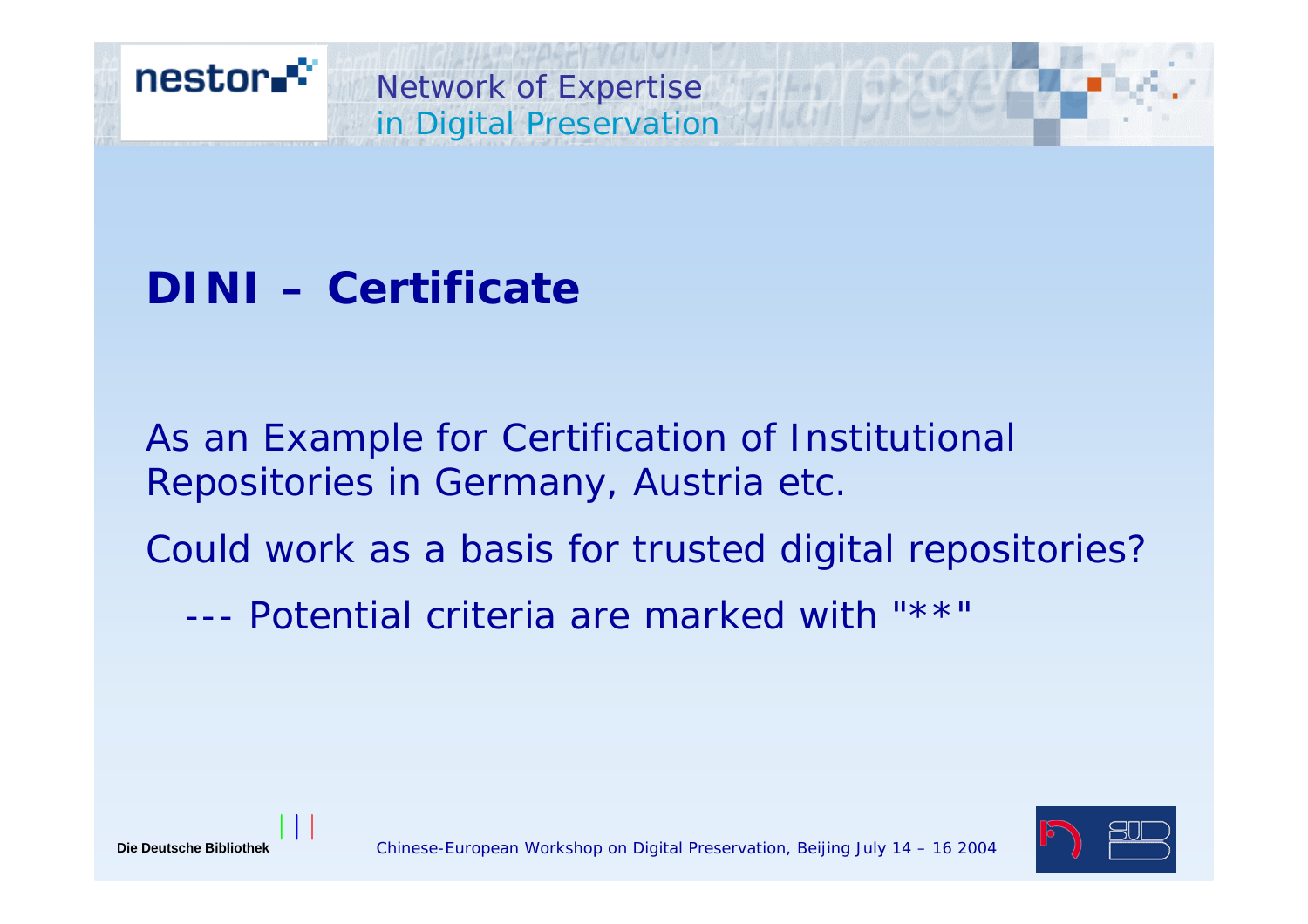

### Deutsche Initiative für NetzwerkInformation

### **DINI – www.dini.de**

(German Initiative for Networked Information)

- ¾ Coalition of German Infrastructure- or Service-Institutions:
	- Libraries
	- Computing Centres
	- Media Centres
	- Learned Societies

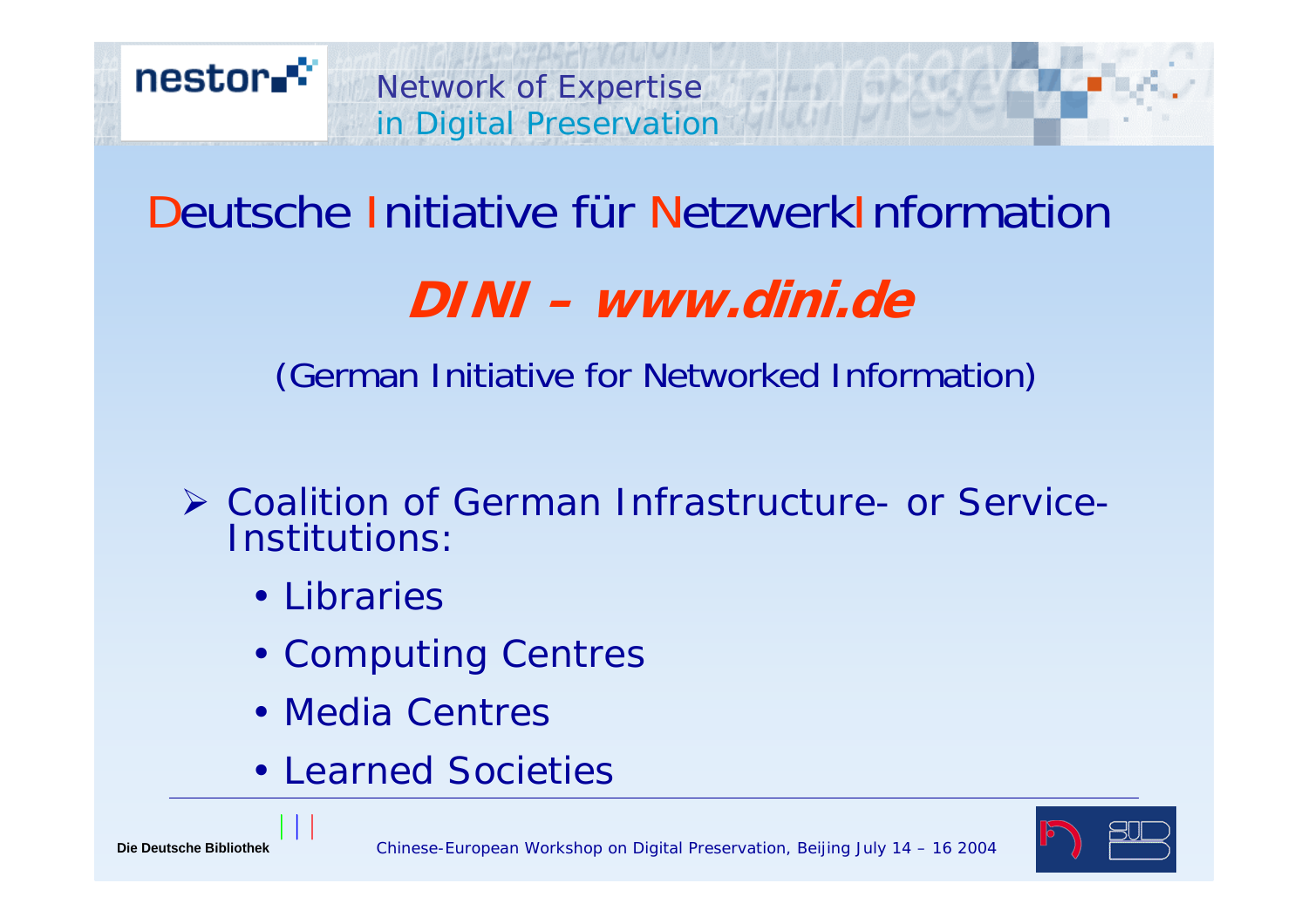#### nestor.<sup>\*\*</sup>

#### DINI-Certificate

- 1. Policy
- 2. Author Support
- 3. Legal Aspects
- 4. Authenticity and Integrity

Network of Expertise

in Digital Preservation

- 5. Indexing
	- •Subject Indexing
	- •Export of Metadata
	- •**Interfaces**
- 6. Logs and Statistics
- 7. Long-term Availability

http://www.dini.de/zertifikat/ dini\_certificate.pdf





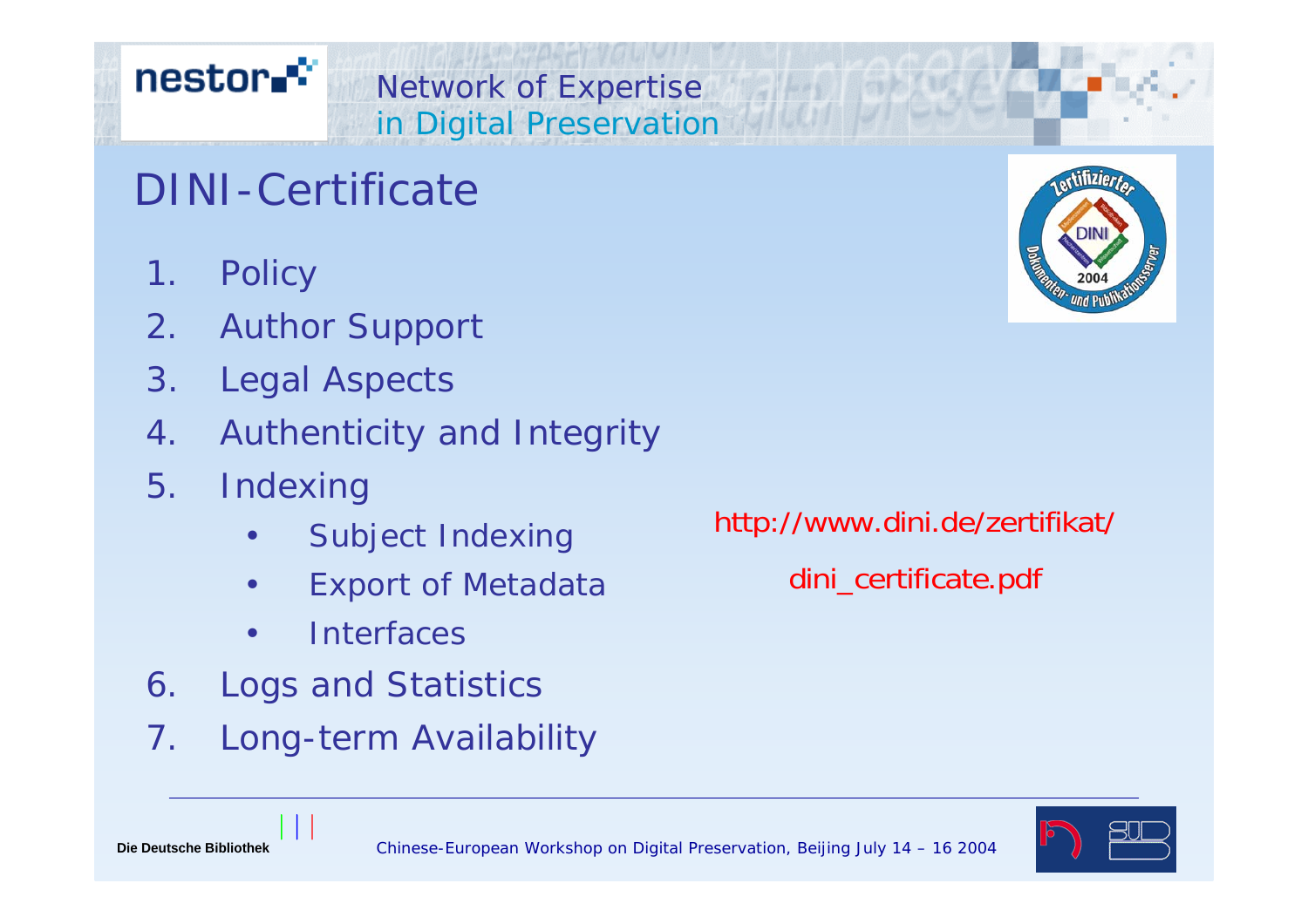

### **1. \*\*Policy**



- $\blacksquare$ Statements to content
- п Statements to functional and technical quality
- п A guarantee to archive for defined time
- $\blacksquare$  Definition of services that the operator of the document repository offers to authors and editors

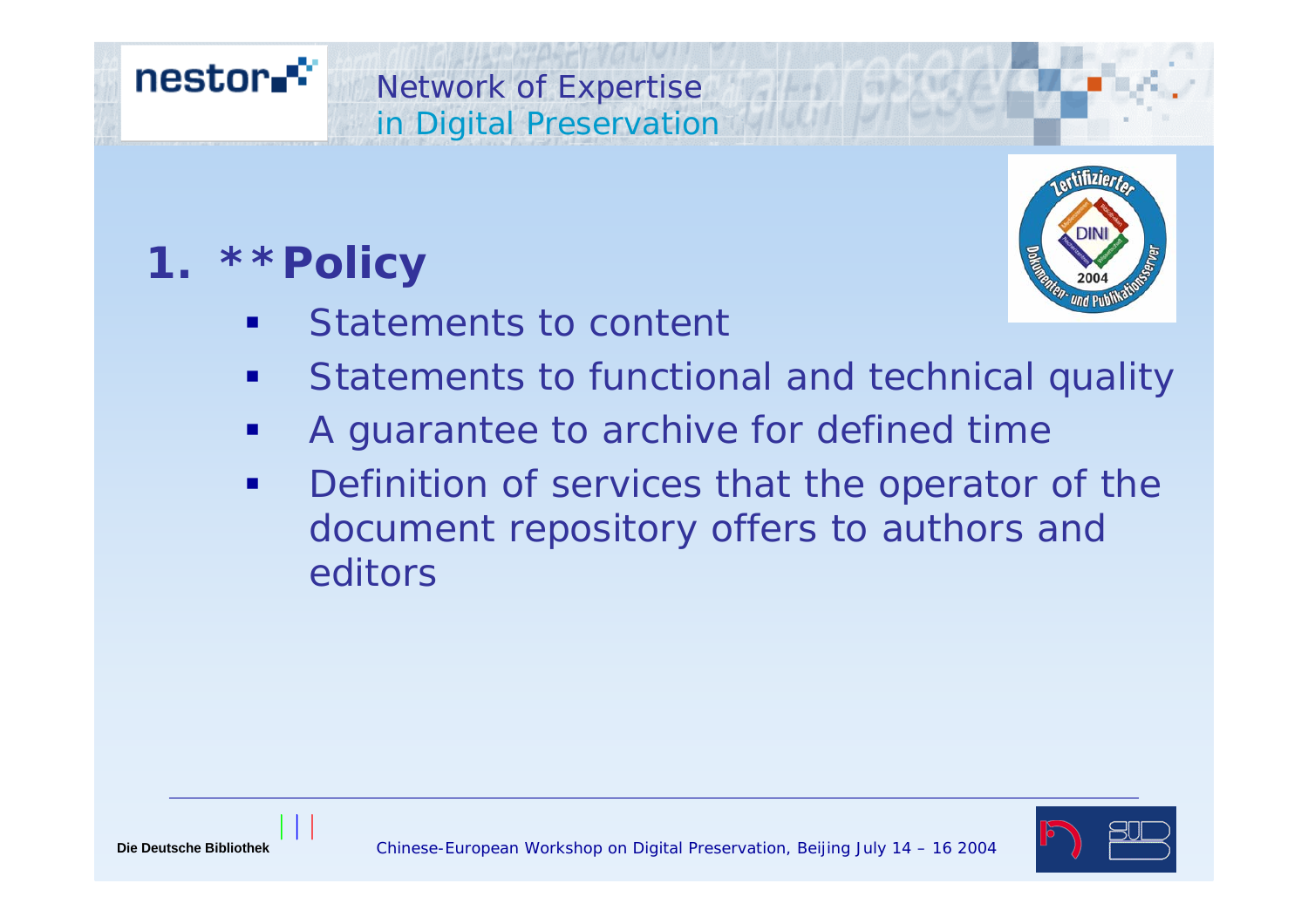

### **2. Author support**

Minimum standard

- $\bullet$  Offer consultancy services and support via web pages; e-mail, telephone
- $\bullet$  Support of the entire publication process DINI-recommendations:
- •Curriculum of courses
- • Specialized courses on " structured writing" for authors

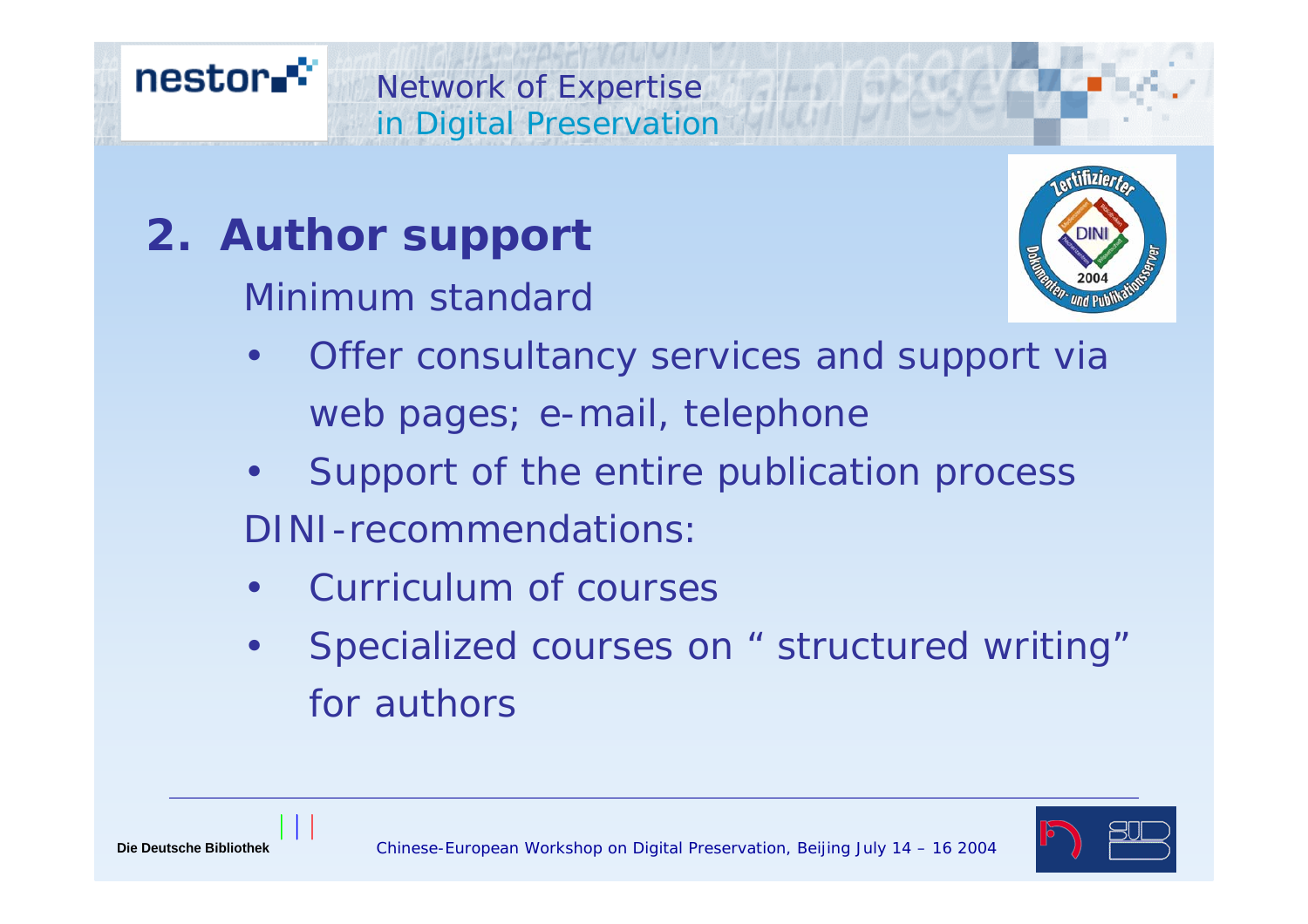### **3. \*\*Legal Aspects**

The operator of the repository must be permitted:

- $\bullet$  to publish the uploaded document onto the repository
- • to forward the document to an archiving institution
- • to alter the documents technically to secure long-term availability



•

…



#### nestor.<sup>\*\*</sup> Network of Expertise in Digital Preservation

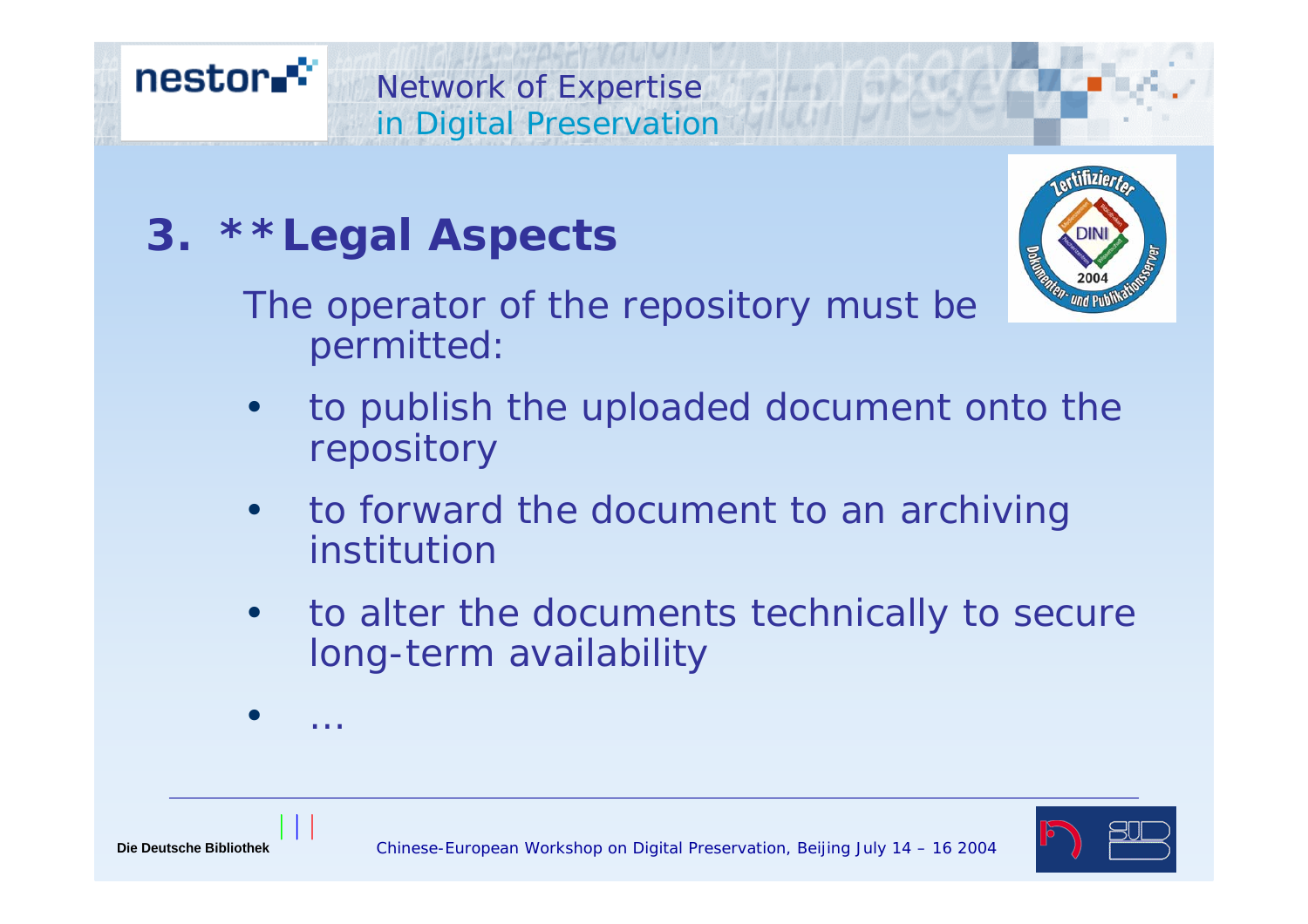## **4. \*\*Authenticity and Integrity**

Network of Expertise

in Digital Preservation



Minimum technical standards for **servers servers**

- Documentation of the technical system
- **Service Service** Back-up system to secure repository
- п Technically controlled and verifiable acceptance of documents

DINI-recommendations

п SSL certification



nestor.<sup>\*\*</sup>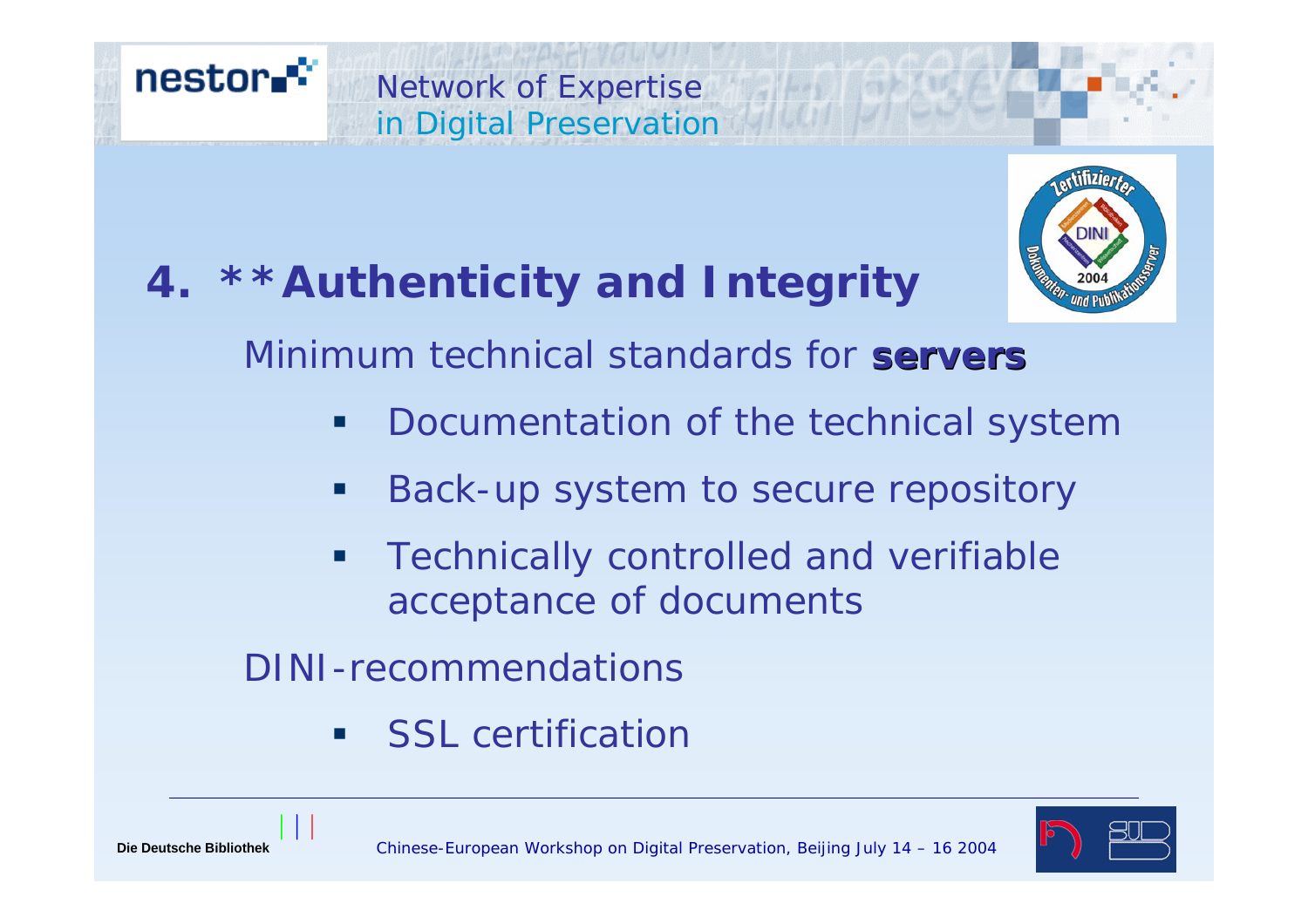

#### **4. \*\*Authenticity and Integrity**

Minimum standards for **documents documents**



- $\blacksquare$ Persistent Identifier
- $\blacksquare$  A document with altered content must be treated as a new document
- п Archiving of authors uploaded file in their original format

DINI-recommendations

п Advanced digital signature

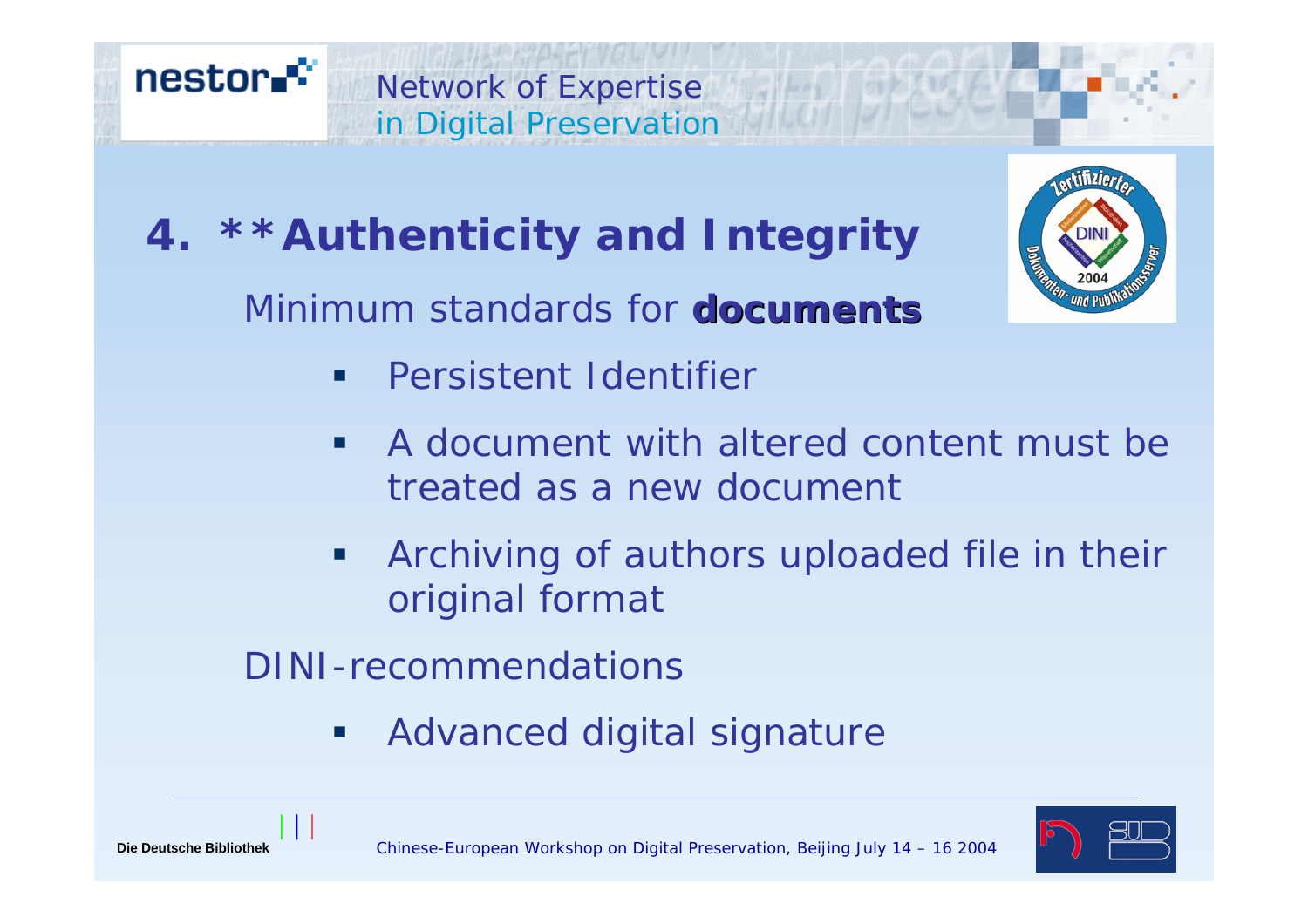

## **5. Indexing / Subject indexing**

•Minimum standards



- $\mathbb{R}^3$ Availability of a defined policy for indexing
- $\blacksquare$  Verbal indexing with keywords or classificatory indexing
- DINI-OAI-recommendations
	- $\mathbb{R}^3$ At least one additional standardized system
	- p. Keywords in English
	- $\blacksquare$ Abstracts in German and English

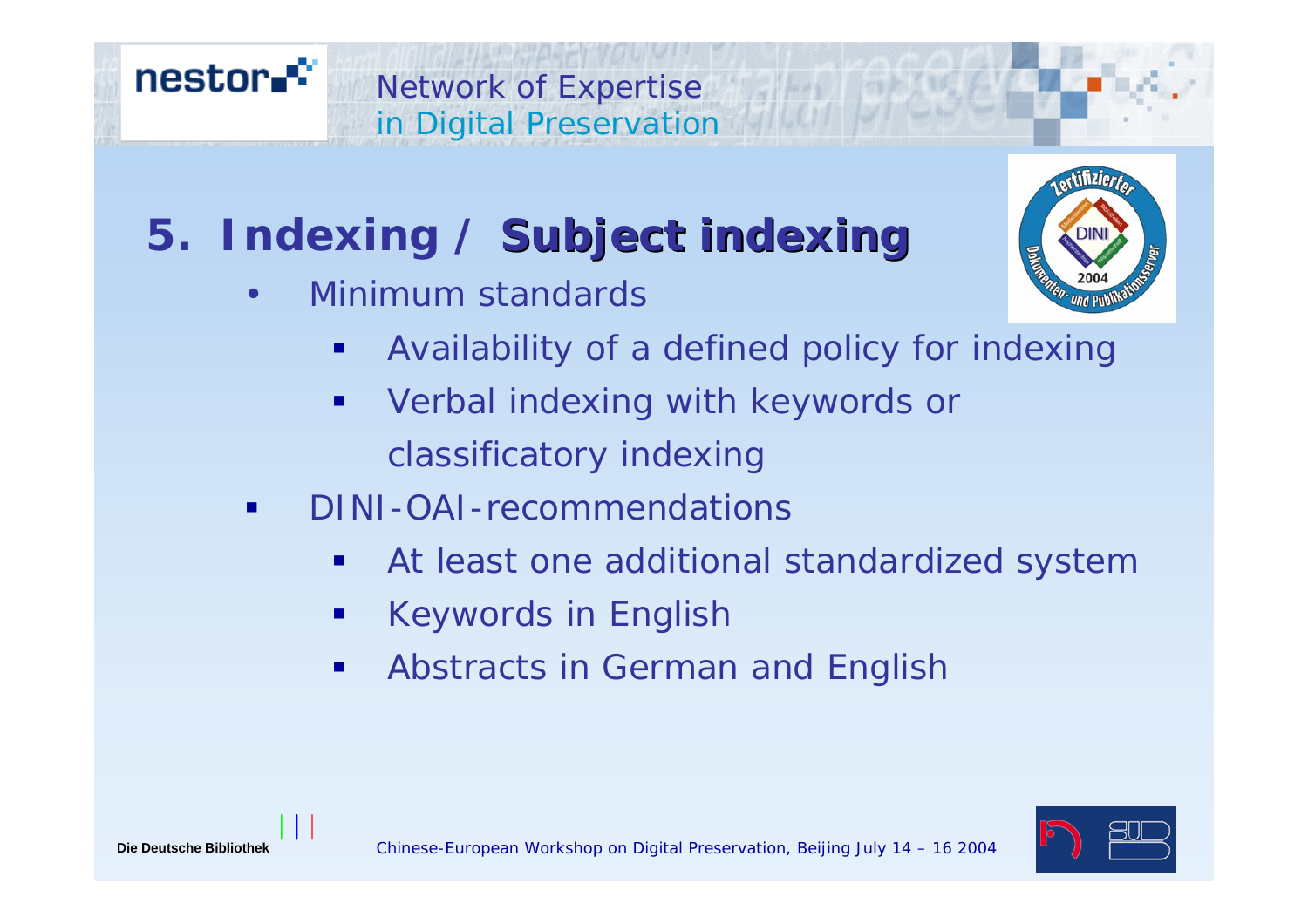

### **5. \*\*Indexing / Export of Metadata**

•Minimum standards

…

- п **• Metadata are available for free**
- ш Unqualified Dublin Core
- $\blacksquare$  DINI-recommendations
	- $\blacksquare$ Qualified Dublin Core
	- $\blacksquare$ Technical and/or archival metadata



 $\frac{1}{2}$ 

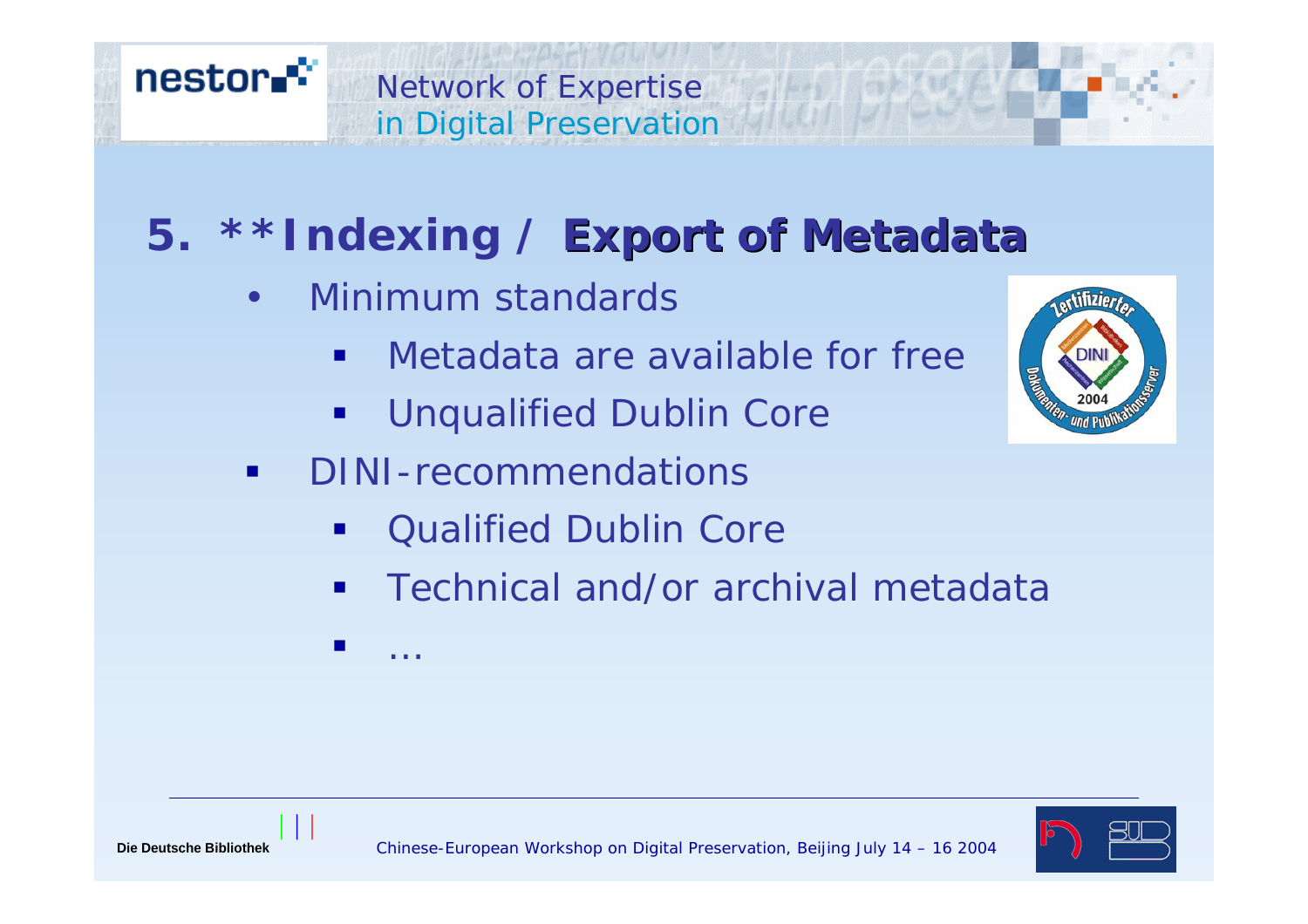



### **5. \*\*Indexing / Interfaces Interfaces**

•Minimum standards

- 
- $\blacksquare$ User interface to the web repository
- OAI PMH 2.0
- $\blacksquare$  DINI-recommendations
	- Expansion to allow for exchange of complex metadata schemata
	- Web-service interface (e.g. SOAP)
	- $\blacksquare$  Z 39.50

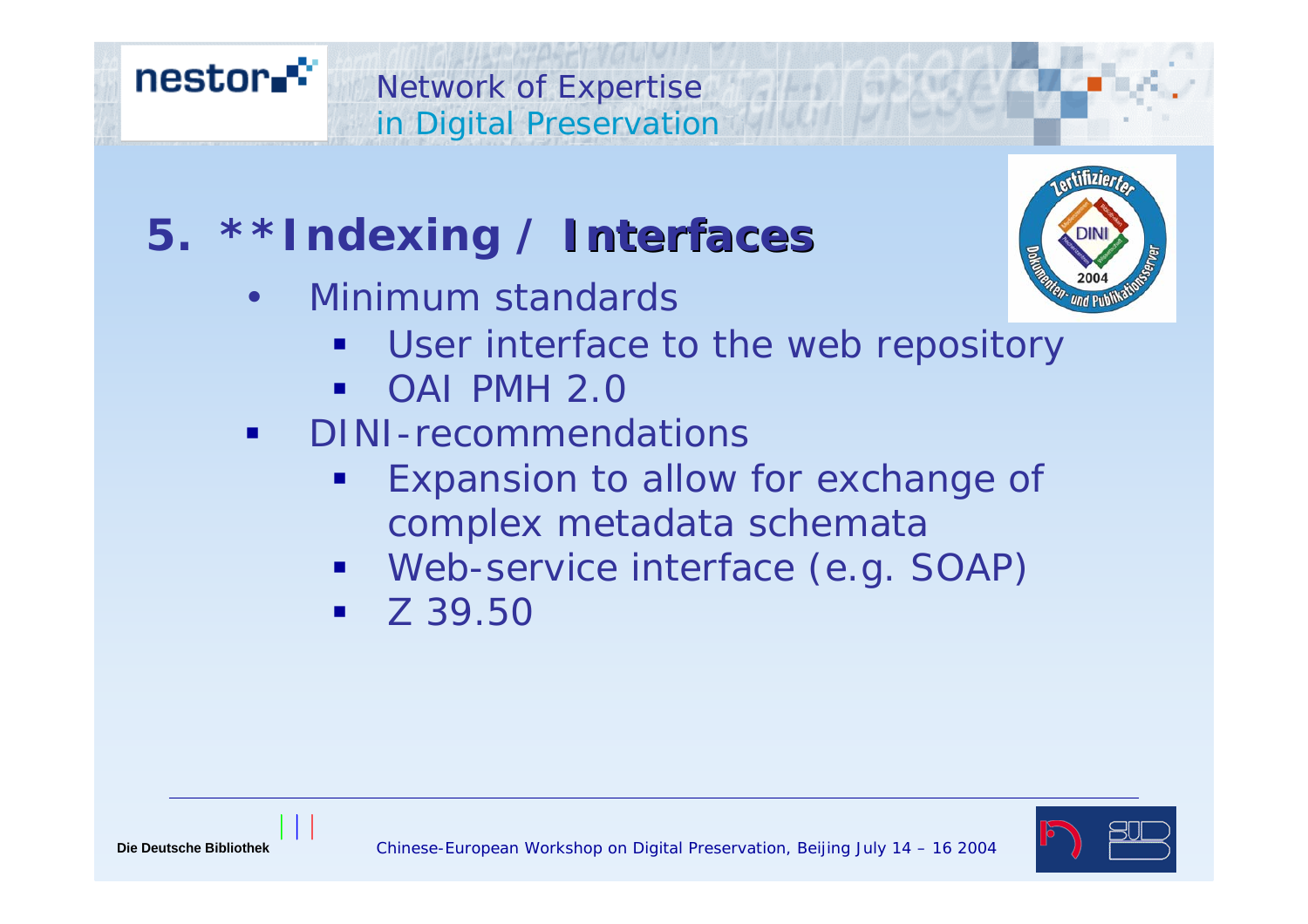### **6. Logs and Statistics**

•Minimum standards

Network of Expertise

in Digital Preservation



- Every individual repository must (within legal boundaries) log statistical data on access to the repository and to individual publications
- • DINI-recommendation
	- The log containing data on access to a publication should be added to the publication as dynamic metadata



nestor.<sup>\*\*</sup>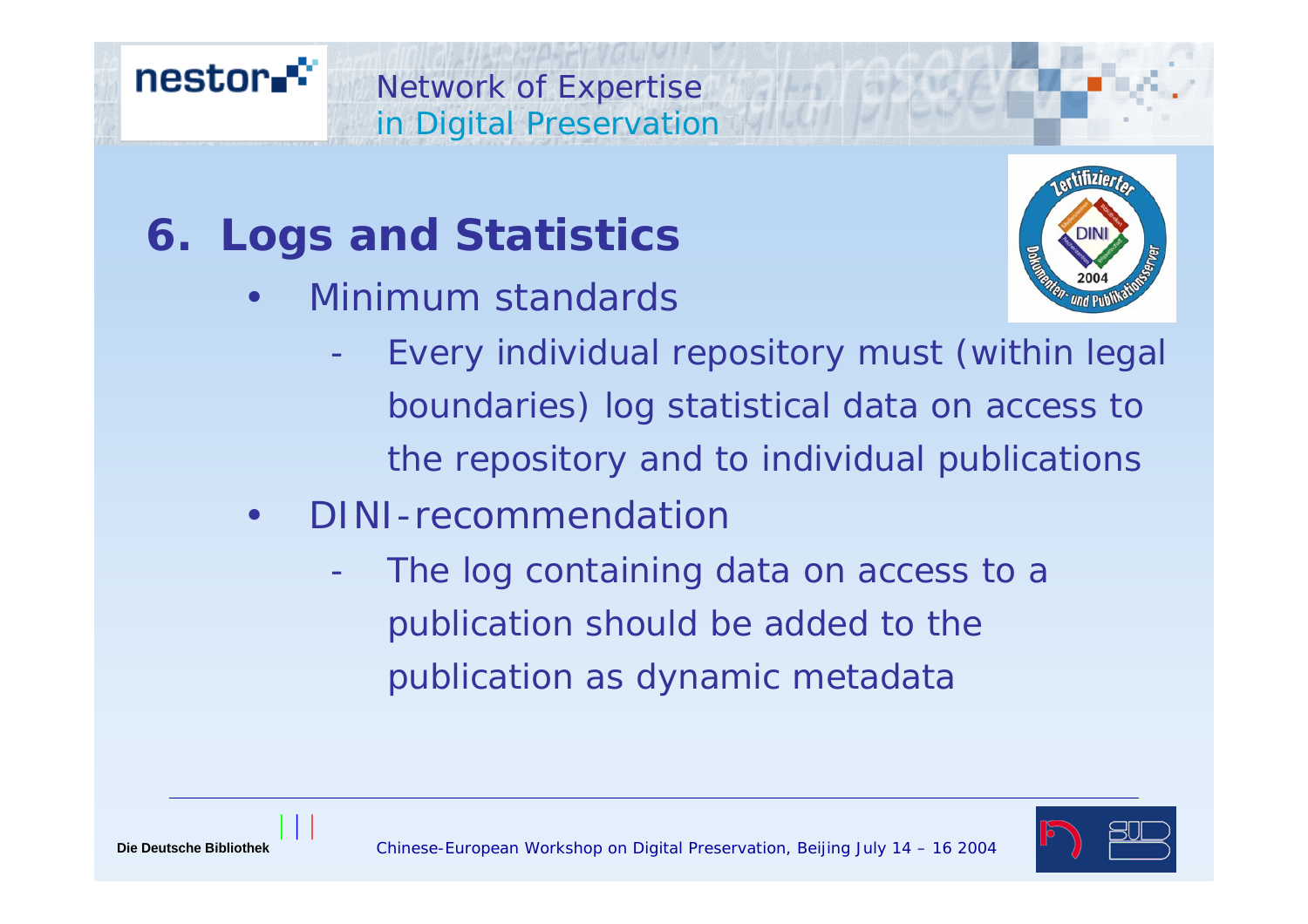#### Network of Expertise in Digital Preservation



### **7. \*\*Long-term Availability**

**Tifiziers** 

- • Minimum standards:
	- - Persistent linking of metadata and documents, e.g. via a persistent identifier or storage of metadata and document in container(s)
	- - Definition within the policy of a minimum time span of availability of a document of (no less than five years)
- • DINI-recommendations:
	- - Securing long-term availability where necessary through cooperation with a archiving institution

nestor.<sup>\*\*</sup>

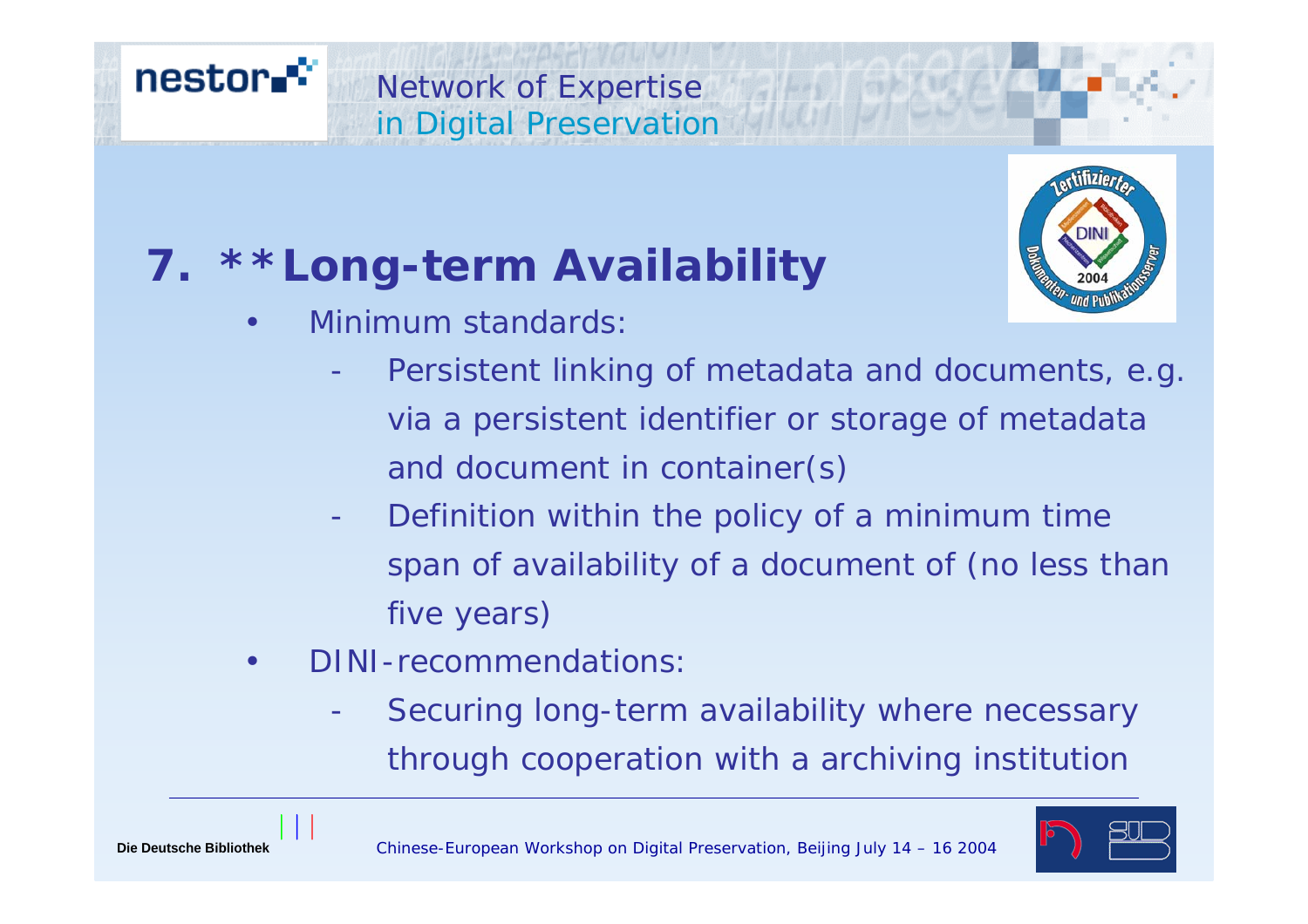#### **Summary**

- $\blacksquare$  Minimal set of defined criteria for trusted repositories?
- $\blacksquare$  Via certification more acceptance (e.g. decision maker, funding agencies etc.)?
- $\mathbf{r}$ International network of trusted repositories?
- $\blacksquare$ Registry for trusted repositories?
- $\blacksquare$  Exchange of content/metadata between repositories, redundancy?
- $\mathbb{R}^3$ ...